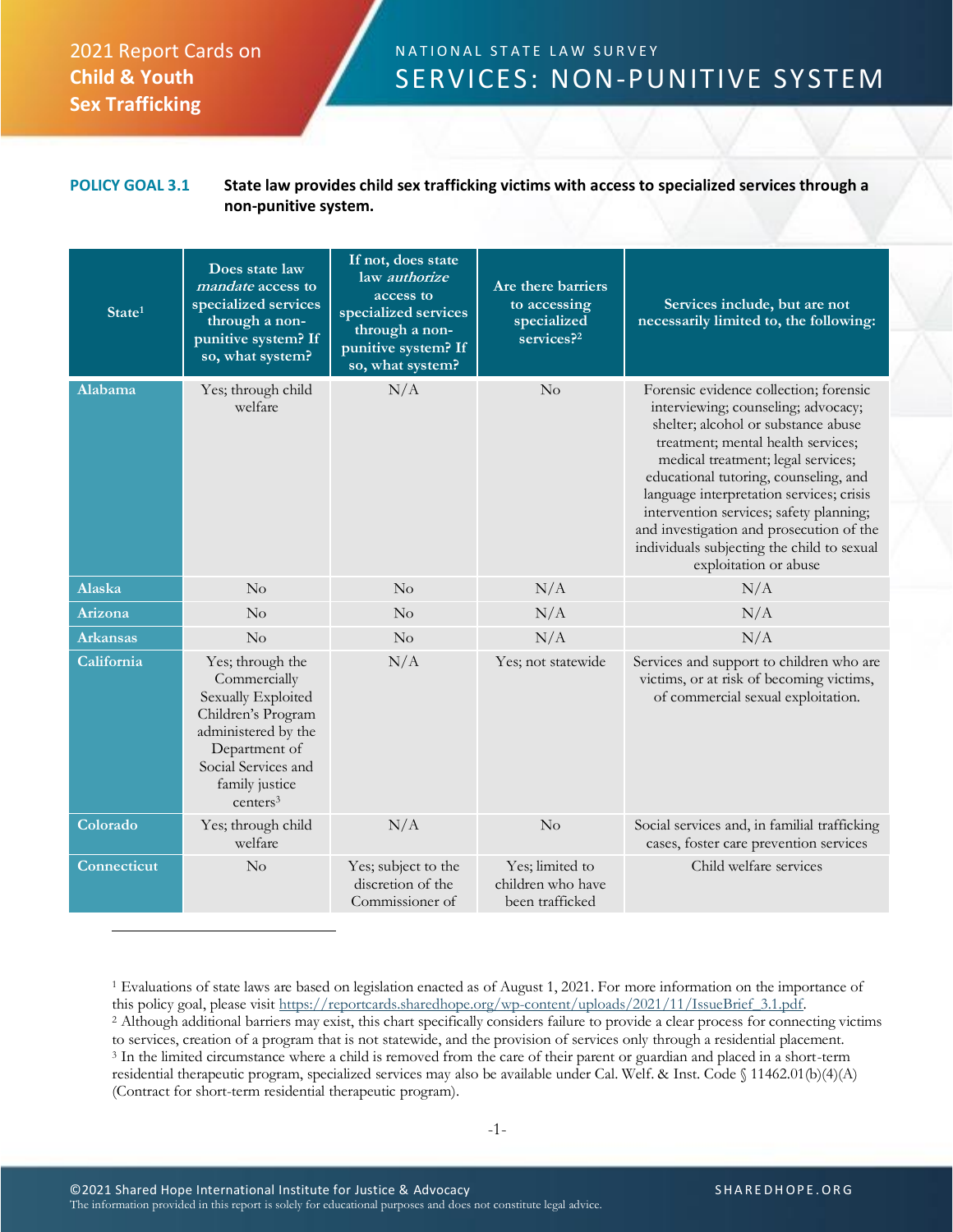| State <sup>1</sup>      | Does state law<br>mandate access to<br>specialized services<br>through a non-<br>punitive system? If<br>so, what system? | If not, does state<br>law authorize<br>access to<br>specialized services<br>through a non-<br>punitive system? If<br>so, what system?                                                                                                          | Are there barriers<br>to accessing<br>specialized<br>services? <sup>2</sup>          | Services include, but are not<br>necessarily limited to, the following:                                                                                                                                                                                                                                                                                                                                                                                                                                                                                                                                           |
|-------------------------|--------------------------------------------------------------------------------------------------------------------------|------------------------------------------------------------------------------------------------------------------------------------------------------------------------------------------------------------------------------------------------|--------------------------------------------------------------------------------------|-------------------------------------------------------------------------------------------------------------------------------------------------------------------------------------------------------------------------------------------------------------------------------------------------------------------------------------------------------------------------------------------------------------------------------------------------------------------------------------------------------------------------------------------------------------------------------------------------------------------|
|                         |                                                                                                                          | Children and<br>Families                                                                                                                                                                                                                       | through use of force,<br>fraud, or coercion                                          |                                                                                                                                                                                                                                                                                                                                                                                                                                                                                                                                                                                                                   |
| <b>Delaware</b>         | No                                                                                                                       | Yes; tasks the<br>Human Trafficking<br>Interagency<br>Coordinating<br>Council with<br>developing a<br>comprehensive plan<br>to provide victims of<br>human trafficking<br>with services but<br>does not mandate<br>access to those<br>services | Yes; does not<br>provide a clear<br>process for<br>connecting victims<br>to services | Not specified                                                                                                                                                                                                                                                                                                                                                                                                                                                                                                                                                                                                     |
| District of<br>Columbia | No                                                                                                                       | Yes; through child<br>welfare <sup>4</sup> or referral to<br>an organization that<br>provides treatment,<br>housing, or services<br>appropriate for<br>victims of sex<br>trafficking                                                           | No                                                                                   | Not specified                                                                                                                                                                                                                                                                                                                                                                                                                                                                                                                                                                                                     |
| Florida                 | Yes; through child<br>welfare                                                                                            | N/A                                                                                                                                                                                                                                            | No                                                                                   | Emergency shelter and runaway center<br>services; outpatient individual or group<br>counseling for the victim and the<br>victim's family or legal guardian;<br>substance use disorder treatment<br>services; drop-in centers or mentoring<br>programs; commercial sexual<br>exploitation treatment programs; child<br>advocacy center services pursuant to s.<br>39.3035; prevention services such as<br>those provided by the Florida Network<br>of Youth and Family Services and the<br>PACE Center for Girls; family foster<br>care; therapeutic foster care; safe houses<br>or safe foster homes; residential |

 $4$  D.C. Code  $\Diamond$  4-1301.02(1)(B) (Definitions) states,

Nothing in this paragraph shall be construed as preventing or intending to prevent:

(i) Sex trafficking, severe forms of trafficking in persons, a commercial sex act, or sex trafficking of children from being considered a form of sexual abuse for purposes of § 16-2301(32); or

(ii) The Agency from offering or providing services for a child victim of sex trafficking, severe forms of trafficking in persons, a commercial sex act, or sex trafficking of children, including where the child was not abused or neglected by a parent, guardian, or custodian.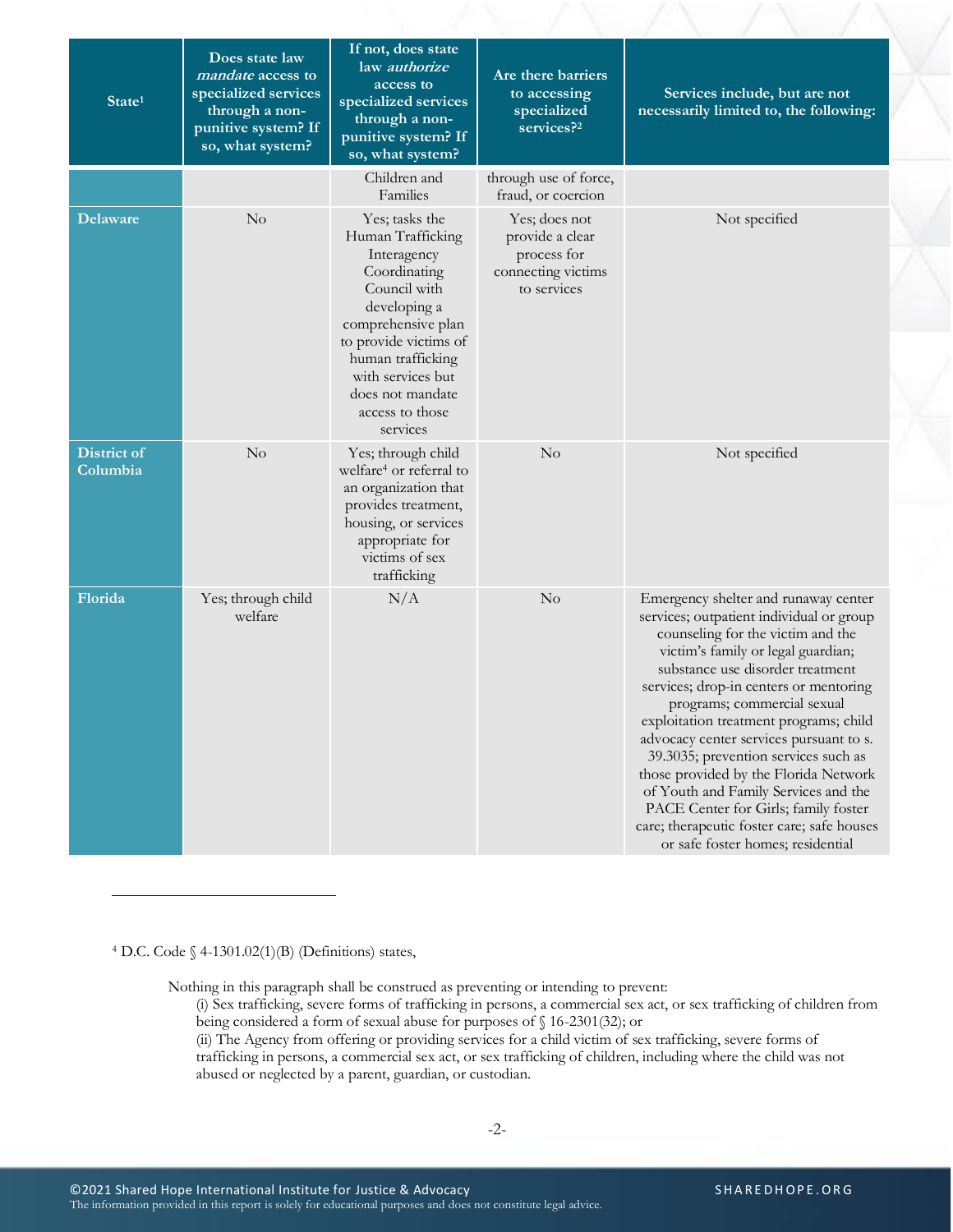| State <sup>1</sup> | Does state law<br>mandate access to<br>specialized services<br>through a non-<br>punitive system? If<br>so, what system? | If not, does state<br>law <i>authorize</i><br>access to<br>specialized services<br>through a non-<br>punitive system? If<br>so, what system?                                                                                                        | Are there barriers<br>to accessing<br>specialized<br>services? <sup>2</sup>                                                                                                                | Services include, but are not<br>necessarily limited to, the following:                                                                                                                                                                                                                                                                                               |
|--------------------|--------------------------------------------------------------------------------------------------------------------------|-----------------------------------------------------------------------------------------------------------------------------------------------------------------------------------------------------------------------------------------------------|--------------------------------------------------------------------------------------------------------------------------------------------------------------------------------------------|-----------------------------------------------------------------------------------------------------------------------------------------------------------------------------------------------------------------------------------------------------------------------------------------------------------------------------------------------------------------------|
|                    |                                                                                                                          |                                                                                                                                                                                                                                                     |                                                                                                                                                                                            | treatment programs; and employment or<br>workforce training.                                                                                                                                                                                                                                                                                                          |
| Georgia            | No                                                                                                                       | Yes; referral to a<br>victim assistance<br>organization                                                                                                                                                                                             | $\rm No$                                                                                                                                                                                   | Assistance with case management,<br>placement, access to educational and<br>legal services, and mental health services                                                                                                                                                                                                                                                |
| Hawaii             | No                                                                                                                       | Yes; through the<br>Kawailoa youth and<br>family wellness<br>center operated by<br>the Office of Youth<br>Services                                                                                                                                  | Yes; not statewide                                                                                                                                                                         | Mental health services and programs;<br>substance abuse treatment programs;<br>crisis shelters for homeless youth; crisis<br>shelters for victims of human and sex<br>trafficking; vocational training; group<br>homes; day treatment programs;<br>aftercare; independent and family<br>counseling services; educational services;<br>and other services and programs |
| Idaho              | No                                                                                                                       | $\rm No$                                                                                                                                                                                                                                            | N/A                                                                                                                                                                                        | N/A                                                                                                                                                                                                                                                                                                                                                                   |
| <b>Illinois</b>    | No                                                                                                                       | Yes; requires the<br>Department of<br>Children and Family<br>Services to establish<br>specialized<br>placements (either by<br>contract or<br>development) but<br>does not mandate<br>access to services for<br>all child sex<br>trafficking victims | Yes; does not<br>provide a clear<br>process for<br>connecting victims<br>to services and the<br>provision of services<br>is only through a<br>specialized<br>placement                     | Licensed foster homes, group homes,<br>residential facilities, and secure<br>residential facilities that specialize in<br>providing treatment to children who are<br>victims of sex trafficking                                                                                                                                                                       |
| Indiana            | No                                                                                                                       | $\rm No$                                                                                                                                                                                                                                            | N/A                                                                                                                                                                                        | N/A                                                                                                                                                                                                                                                                                                                                                                   |
| Iowa               | No                                                                                                                       | Yes; requires the<br>Department of<br>Human Services to<br>refer a commercially<br>sexually exploited<br>child for appropriate<br>services                                                                                                          | Yes; does not require<br>the entity receiving<br>the referral to<br>provide access to<br>specialized services<br>and it only applies to<br>children who are<br>already system-<br>involved | Not specified                                                                                                                                                                                                                                                                                                                                                         |
| Kansas             | Yes; through child<br>welfare                                                                                            | N/A                                                                                                                                                                                                                                                 | No                                                                                                                                                                                         | Not specified (determined by<br>assessment) <sup>5</sup>                                                                                                                                                                                                                                                                                                              |
| Kentucky           | Yes; through child<br>welfare                                                                                            | N/A                                                                                                                                                                                                                                                 | No                                                                                                                                                                                         | Appropriate treatment, housing, and<br>services consistent with the status of the<br>child as a victim of human trafficking                                                                                                                                                                                                                                           |

<sup>5</sup> For children placed in a staff secure facility, Kan. Stat. Ann. § 65-535(b), (c) (Staff secure facility; requirements; services; rules and regulations) provides for the following services by service providers who are trained to counsel and assist trafficking victims: case management, life skills training, health care, mental health counseling, substance abuse screening and treatment, and any other appropriate services.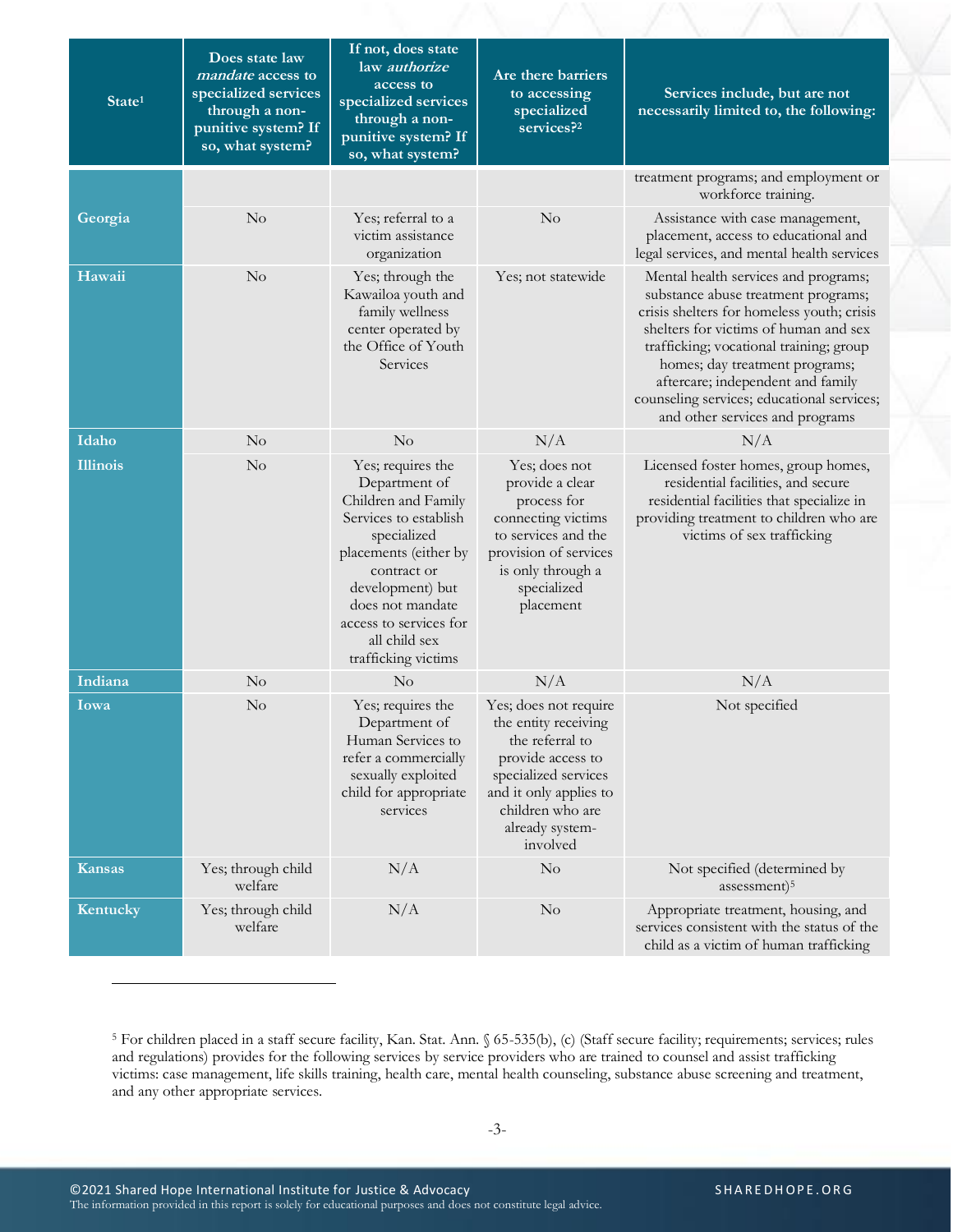| State <sup>1</sup>   | Does state law<br><i>mandate</i> access to<br>specialized services<br>through a non-<br>punitive system? If<br>so, what system? | If not, does state<br>law authorize<br>access to<br>specialized services<br>through a non-<br>punitive system? If<br>so, what system? | Are there barriers<br>to accessing<br>specialized<br>services? <sup>2</sup>                                                                                                             | Services include, but are not<br>necessarily limited to, the following:                                                                                                                                                                                                           |
|----------------------|---------------------------------------------------------------------------------------------------------------------------------|---------------------------------------------------------------------------------------------------------------------------------------|-----------------------------------------------------------------------------------------------------------------------------------------------------------------------------------------|-----------------------------------------------------------------------------------------------------------------------------------------------------------------------------------------------------------------------------------------------------------------------------------|
| Louisiana            | Yes; through family<br>justice centers and<br>child welfare                                                                     | N/A                                                                                                                                   | Yes; does not<br>provide a clear<br>process for<br>connecting victims<br>to services                                                                                                    | Counseling, medical care, and other<br>support, services, and assistance                                                                                                                                                                                                          |
| Maine                | No <sup>6</sup>                                                                                                                 | $\rm No$                                                                                                                              | N/A                                                                                                                                                                                     | N/A                                                                                                                                                                                                                                                                               |
| Maryland             | Yes; through the<br>Safe Harbor<br>Regional Navigators<br>Grant Program                                                         | N/A                                                                                                                                   | $\rm No$                                                                                                                                                                                | Safety planning; emergency response;<br>basic living needs, not including housing;<br>trauma counseling and mental health<br>services; drug and alcohol abuse<br>treatment; legal services; victim<br>advocacy; case management; and<br>designation of regional navigators        |
| <b>Massachusetts</b> | Yes; through child<br>welfare                                                                                                   | N/A                                                                                                                                   | No                                                                                                                                                                                      | Appropriate services                                                                                                                                                                                                                                                              |
| Michigan             | Yes; through child<br>welfare                                                                                                   | N/A                                                                                                                                   | Yes; limited to<br>circumstance where<br>a child is removed<br>from the care of<br>their parent or<br>guardian and placed<br>in the Department of<br>Health and Human<br>Services' care | Placement in a setting that provides<br>mental health services, counseling, or<br>other specialized services that are<br>necessary or appropriate for a victim of<br>human trafficking                                                                                            |
| Minnesota            | Yes; through the<br>Regional Navigators<br>Grant Program <sup>7</sup>                                                           | N/A                                                                                                                                   | No                                                                                                                                                                                      | Services, support, programs, and all<br>shelter, housing beds, and services<br>provided by the commissioner of human<br>services to sexually exploited youth and<br>youth at risk of sexual exploitation                                                                          |
| Mississippi          | Yes; through child<br>welfare                                                                                                   | N/A                                                                                                                                   | $\rm No$                                                                                                                                                                                | Counseling services and other<br>appropriate services for child sex<br>trafficking victims who are in child<br>welfare's custody                                                                                                                                                  |
| <b>Missouri</b>      | No                                                                                                                              | Yes; through child<br>welfare but access to<br>services is not<br>mandated                                                            | $\rm No$                                                                                                                                                                                | Case management; emergency temporary<br>housing; health care; mental health<br>counseling; alcohol and drug addiction<br>screening and treatment; language<br>interpretation and translation services;<br>English language instruction; job<br>training; and placement assistance |

<sup>7</sup> Further, Minn. Stat. Ann. § 245A.25(5) (Residential program certifications for compliance with the family first prevention services act) sets standards for specialized residential placements of commercially sexually exploited children who are removed from a parent's care and directed into an out-of-home placement.

<sup>6</sup> Although, under Me. Rev. Stat. Ann. tit. 22, § 4099-E (Comprehensive program for homeless youth), specialized services may be available to children who have experienced homelessness or who are missing from care, which may include commercially sexually exploited children, Maine law does not provide a process to connect all child sex trafficking victims with access to specialized services through a non-punitive system.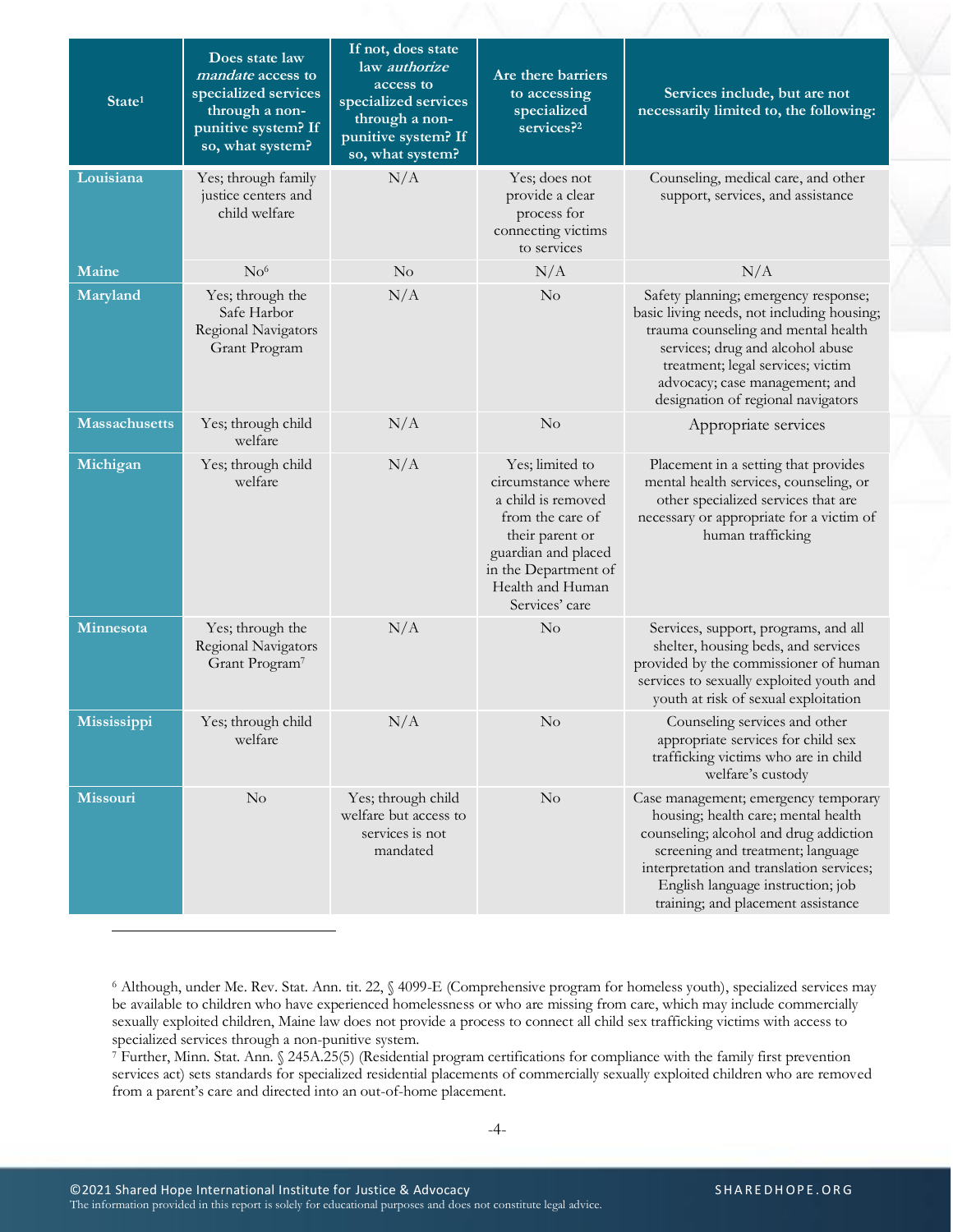| State <sup>1</sup>      | Does state law<br><i>mandate</i> access to<br>specialized services<br>through a non-<br>punitive system? If<br>so, what system? | If not, does state<br>law authorize<br>access to<br>specialized services<br>through a non-<br>punitive system? If<br>so, what system?      | Are there barriers<br>to accessing<br>specialized<br>services? <sup>2</sup>          | Services include, but are not<br>necessarily limited to, the following:                                                                                                                                                                                                                                                                                                                                                                                                                                                        |
|-------------------------|---------------------------------------------------------------------------------------------------------------------------------|--------------------------------------------------------------------------------------------------------------------------------------------|--------------------------------------------------------------------------------------|--------------------------------------------------------------------------------------------------------------------------------------------------------------------------------------------------------------------------------------------------------------------------------------------------------------------------------------------------------------------------------------------------------------------------------------------------------------------------------------------------------------------------------|
| Montana                 | No                                                                                                                              | Yes; presumes a<br>commercially<br>sexually exploited<br>child to be a youth in<br>need of care and<br>entitled to<br>specialized services | Yes; does not<br>provide a clear<br>process for<br>connecting victims<br>to services | Access to protective shelter, food,<br>clothing, medical care, counseling, and<br>crisis intervention services, if appropriate                                                                                                                                                                                                                                                                                                                                                                                                 |
| Nebraska                | Yes; through child<br>welfare                                                                                                   | N/A                                                                                                                                        | No                                                                                   | Determined by assessment but should<br>provide for safe and appropriate<br>placement, medical services, mental<br>health care, or other needs                                                                                                                                                                                                                                                                                                                                                                                  |
| <b>Nevada</b>           | Yes; through an<br>agency that provides<br>child welfare services                                                               | N/A                                                                                                                                        | $\rm No$                                                                             | Counseling, training or other services<br>relating to commercial sexual<br>exploitation; mental health triage;<br>assessment of basic needs; assessment of<br>medical needs; psychiatric evaluation;<br>referral to detoxification; short-term<br>placement; mobile crisis response;<br>academic support; preventative services<br>for children who are at risk of<br>commercial sexual exploitation;<br>therapeutic treatment to assist the child<br>in safely transitioning to a home-based<br>placement; and other services |
| <b>New</b><br>Hampshire | $\rm No$                                                                                                                        | $\rm No$                                                                                                                                   | N/A                                                                                  | N/A                                                                                                                                                                                                                                                                                                                                                                                                                                                                                                                            |
| <b>New Jersey</b>       | $\rm No$                                                                                                                        | Yes; through family<br>justice centers but<br>creation of those<br>centers is<br>discretionary                                             | $\rm No$                                                                             | Legal, law enforcement, social services,<br>and health care assistance                                                                                                                                                                                                                                                                                                                                                                                                                                                         |
| <b>New Mexico</b>       | No                                                                                                                              | Yes; referral to<br>community-based<br>services but does not<br>mandate access to<br>specialized services <sup>8</sup>                     | No                                                                                   | Not specified                                                                                                                                                                                                                                                                                                                                                                                                                                                                                                                  |
| New York                | Yes; through child<br>welfare                                                                                                   | N/A                                                                                                                                        | No                                                                                   | Housing; assessment; case management;<br>medical care; legal; mental health;<br>substance and alcohol abuse services;<br>counseling; therapeutic services;<br>education services, including life skills<br>services; and planning services to<br>successfully transition residents back to<br>the community                                                                                                                                                                                                                    |

<sup>8</sup> Further, a commercially sexually exploited child may receive services in conjunction with the "family in need of court-ordered services" process; however, that process may be used to penalize children and their families who do not willingly engage in services through the Department of Children, Youth & Families. N.M. Stat. Ann. § 32A-3B-2 (Definitions).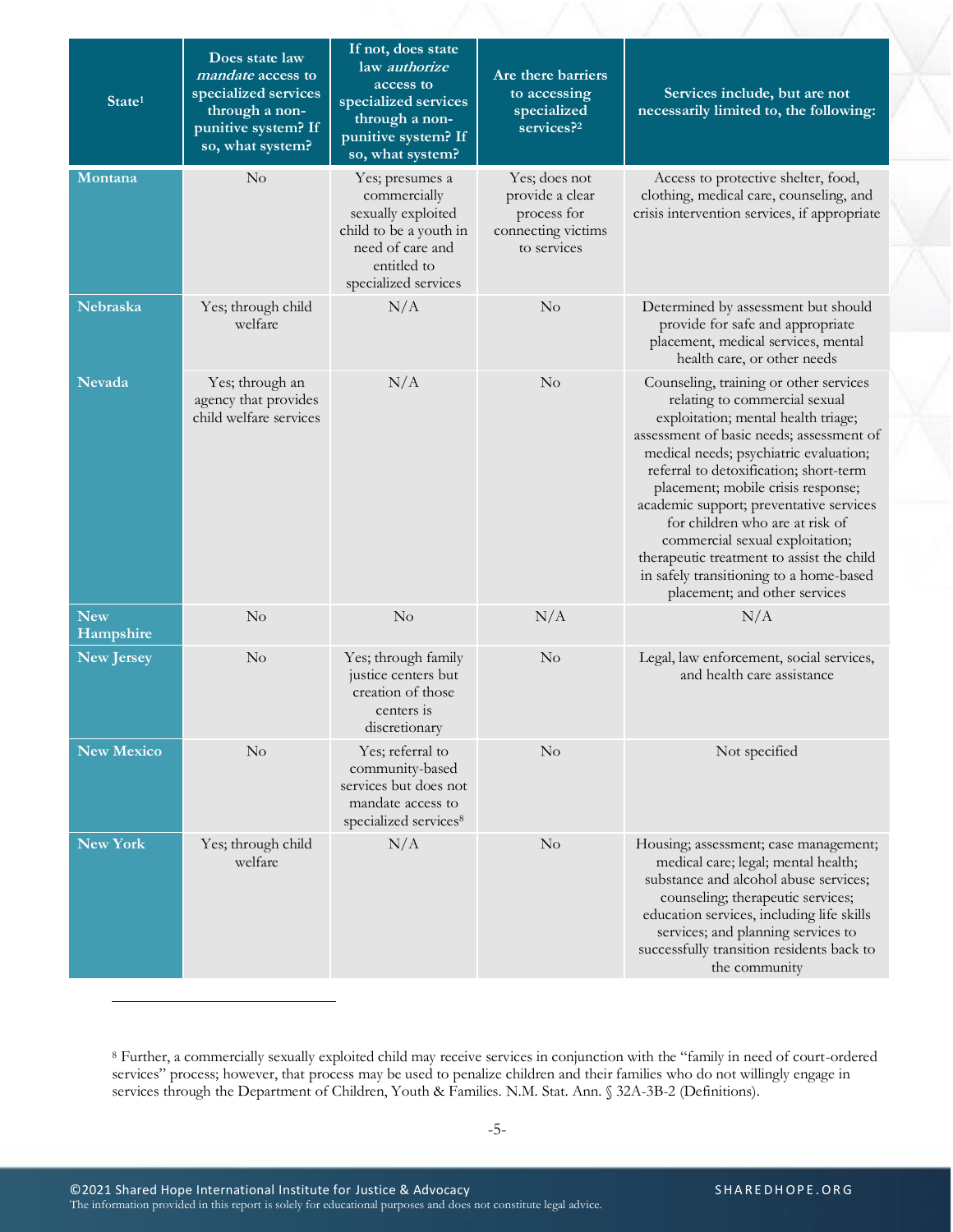| State <sup>1</sup>       | Does state law<br><i>mandate</i> access to<br>specialized services<br>through a non-<br>punitive system? If<br>so, what system?                                                                 | If not, does state<br>law authorize<br>access to<br>specialized services<br>through a non-<br>punitive system? If<br>so, what system?                                                                                                                                                | Are there barriers<br>to accessing<br>specialized<br>services? <sup>2</sup> | Services include, but are not<br>necessarily limited to, the following:                                                                                                                                                                                                                                                                                                                                                                                    |
|--------------------------|-------------------------------------------------------------------------------------------------------------------------------------------------------------------------------------------------|--------------------------------------------------------------------------------------------------------------------------------------------------------------------------------------------------------------------------------------------------------------------------------------|-----------------------------------------------------------------------------|------------------------------------------------------------------------------------------------------------------------------------------------------------------------------------------------------------------------------------------------------------------------------------------------------------------------------------------------------------------------------------------------------------------------------------------------------------|
| <b>North</b><br>Carolina | No                                                                                                                                                                                              | Yes; through child<br>welfare but access to<br>services is not<br>mandated                                                                                                                                                                                                           | No                                                                          | Child welfare services                                                                                                                                                                                                                                                                                                                                                                                                                                     |
| <b>North Dakota</b>      | No                                                                                                                                                                                              | Yes; presumes a<br>commercially<br>sexually exploited<br>child to be a child in<br>need of services                                                                                                                                                                                  |                                                                             | Appropriate social services                                                                                                                                                                                                                                                                                                                                                                                                                                |
| Ohio                     | No                                                                                                                                                                                              | $\rm No$                                                                                                                                                                                                                                                                             | N/A                                                                         | N/A                                                                                                                                                                                                                                                                                                                                                                                                                                                        |
| <b>Oklahoma</b>          | Yes; through child<br>welfare                                                                                                                                                                   | N/A                                                                                                                                                                                                                                                                                  | $\rm No$                                                                    | Medical care; mental health care; food;<br>and other assistance                                                                                                                                                                                                                                                                                                                                                                                            |
| Oregon                   | No                                                                                                                                                                                              | $\rm No$                                                                                                                                                                                                                                                                             | N/A                                                                         | N/A                                                                                                                                                                                                                                                                                                                                                                                                                                                        |
| Pennsylvania             | Yes; through child<br>welfare                                                                                                                                                                   | N/A                                                                                                                                                                                                                                                                                  | $\rm No$                                                                    | Safe and stable housing; access to<br>education; employment and life-skills<br>training; comprehensive case<br>management; physical and behavioral<br>health care, including trauma therapy;<br>treatment for drug or alcohol<br>dependency; medical and dental care;<br>access to personal care items and<br>adequate clothing; and other needs that<br>sexually exploited children may have as<br>determined by the department or the<br>county agencies |
| <b>Rhode Island</b>      | No                                                                                                                                                                                              | Yes; presumes a<br>commercially<br>sexually exploited<br>child to be an abused<br>and/or neglected<br>child and tasks the<br>council on human<br>trafficking to<br>develop a<br>coordinated and<br>comprehensive<br>service plan but does<br>not mandate access<br>to those services | No                                                                          | Not specified                                                                                                                                                                                                                                                                                                                                                                                                                                              |
| South<br>Carolina        | Yes; though the<br>South Carolina Child<br>Abuse Response<br>Protocol, certified<br>specialized service<br>providers, and the<br>Human Trafficking<br>Acute Care and<br><b>Resource Centers</b> | N/A                                                                                                                                                                                                                                                                                  | No                                                                          | Physical and mental health; housing;<br>education; job training; child care; legal<br>services; and other services                                                                                                                                                                                                                                                                                                                                         |
| <b>South Dakota</b>      | $\rm No$                                                                                                                                                                                        | $\rm No$                                                                                                                                                                                                                                                                             | N/A                                                                         | N/A                                                                                                                                                                                                                                                                                                                                                                                                                                                        |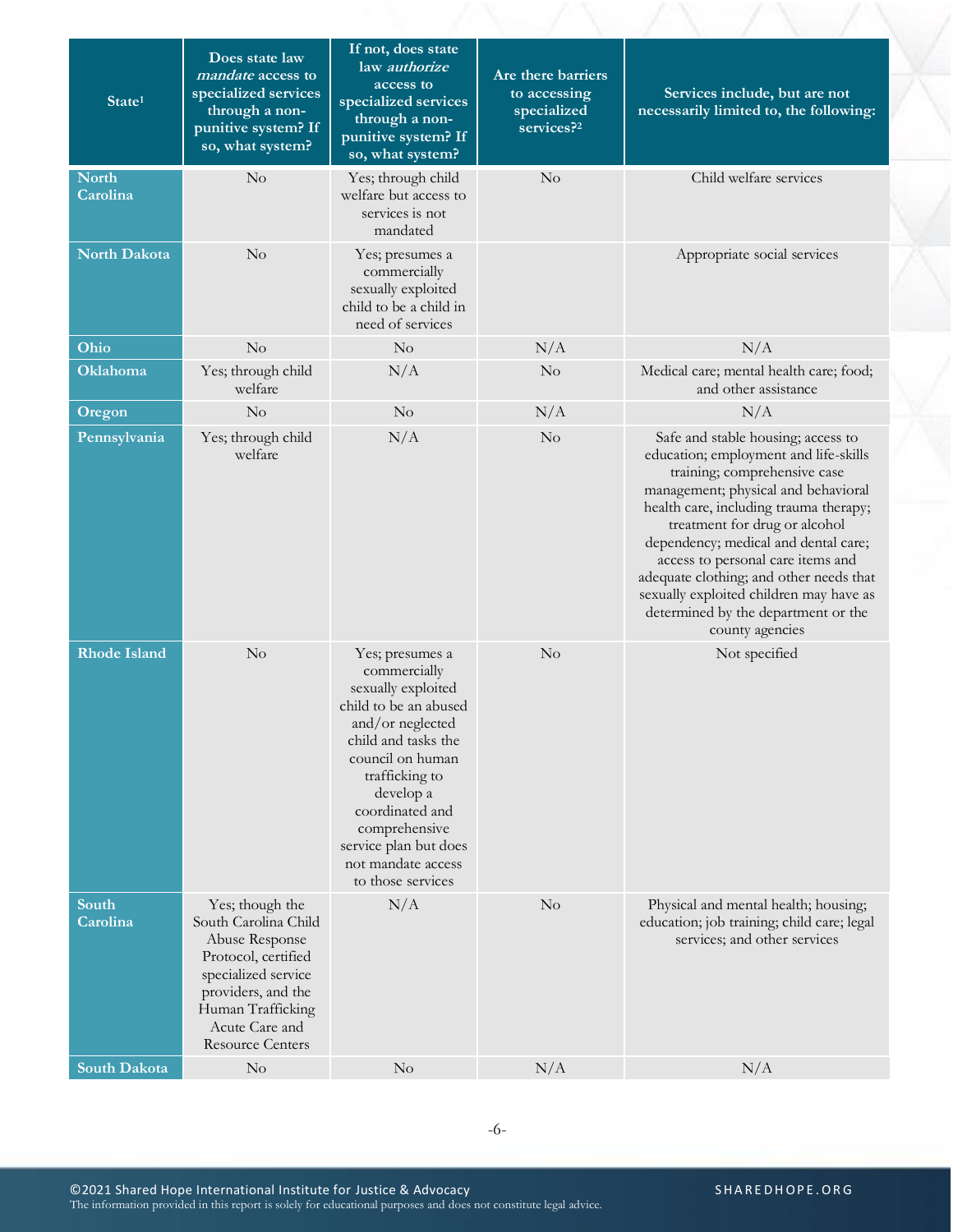| State <sup>1</sup>   | Does state law<br><i>mandate</i> access to<br>specialized services<br>through a non-<br>punitive system? If<br>so, what system? | If not, does state<br>law authorize<br>access to<br>specialized services<br>through a non-<br>punitive system? If<br>so, what system? | Are there barriers<br>to accessing<br>specialized<br>services? <sup>2</sup>                                       | Services include, but are not<br>necessarily limited to, the following:                                                                                                                                                                                                                        |
|----------------------|---------------------------------------------------------------------------------------------------------------------------------|---------------------------------------------------------------------------------------------------------------------------------------|-------------------------------------------------------------------------------------------------------------------|------------------------------------------------------------------------------------------------------------------------------------------------------------------------------------------------------------------------------------------------------------------------------------------------|
| Tennessee            | $\rm No$                                                                                                                        | Yes; through child<br>welfare but access to<br>services is not<br>mandated                                                            | No                                                                                                                | Not specified                                                                                                                                                                                                                                                                                  |
| Texas                | Yes; through the<br>Governor's Program<br>for Victims of Sex<br>Trafficking                                                     | N/A                                                                                                                                   | No                                                                                                                | Customized package of services to fit<br>the victim's immediate and long-term<br>rehabilitation and treatment needs-<br>services provided under the program<br>must address all aspects of the medical,<br>psychiatric, psychological, safety, and<br>housing needs of the victim <sup>9</sup> |
| Utah                 | Yes; through child<br>welfare                                                                                                   | N/A                                                                                                                                   | No                                                                                                                | Not specified                                                                                                                                                                                                                                                                                  |
| Vermont              | No                                                                                                                              | Yes; through child<br>welfare but access to<br>services is not<br>mandated                                                            | Yes; does not<br>provide a clear<br>process for<br>connecting all child<br>sex trafficking<br>victims to services | Not specified                                                                                                                                                                                                                                                                                  |
| Virginia             | No                                                                                                                              | Yes; through child<br>welfare but the<br>service response is<br>discretionary <sup>10</sup>                                           | No                                                                                                                | Protective and rehabilitative services                                                                                                                                                                                                                                                         |
| Washington           | Yes; through child<br>welfare/specialized<br>receiving centers                                                                  | N/A                                                                                                                                   | No                                                                                                                | Mental health and substance abuse<br>referrals; group counseling focused on<br>developing/strengthening coping skills<br>and improving self-esteem and dignity;<br>and other appropriate services                                                                                              |
| <b>West Virginia</b> | $\rm No$                                                                                                                        | Yes; through child<br>welfare                                                                                                         | Yes; does not<br>provide a clear<br>process for<br>connecting victims<br>to services                              | Appropriate child welfare services,<br>including comprehensive trauma-<br>informed services that are specialized to<br>the needs of child victims of sexual<br>abuse and exploitation or child sex<br>trafficking victims                                                                      |
| Wisconsin            | No                                                                                                                              | No                                                                                                                                    | N/A                                                                                                               | N/A                                                                                                                                                                                                                                                                                            |
| Wyoming              | $\rm No$                                                                                                                        | Yes; referral to a<br>child-serving entity<br>but that entity is not<br>mandated to provide<br>the child with access                  | No                                                                                                                | Available services, including legal service<br>providers                                                                                                                                                                                                                                       |

<sup>9</sup> Further, children in the foster care system may have access to services through specialized, residential placements under Tex. Hum. Res. Code Ann. § 42.0531(a) (Secure agency foster homes), and victims with specific and acute healthcare needs may also have access to a treatment program designed to "improve the quality and accessibility of care for victims of child sex trafficking" under Tex. Health & Safety Code Ann. § 50.0002 (Establishment; purpose).

<sup>10</sup> Further, Va. Code Ann. § 9.1-116.5(A) (Sex Trafficking Response Coordinator; duties; report) requires the Sex Trafficking Response Coordinator to develop a plan for responding to child sex trafficking victims.